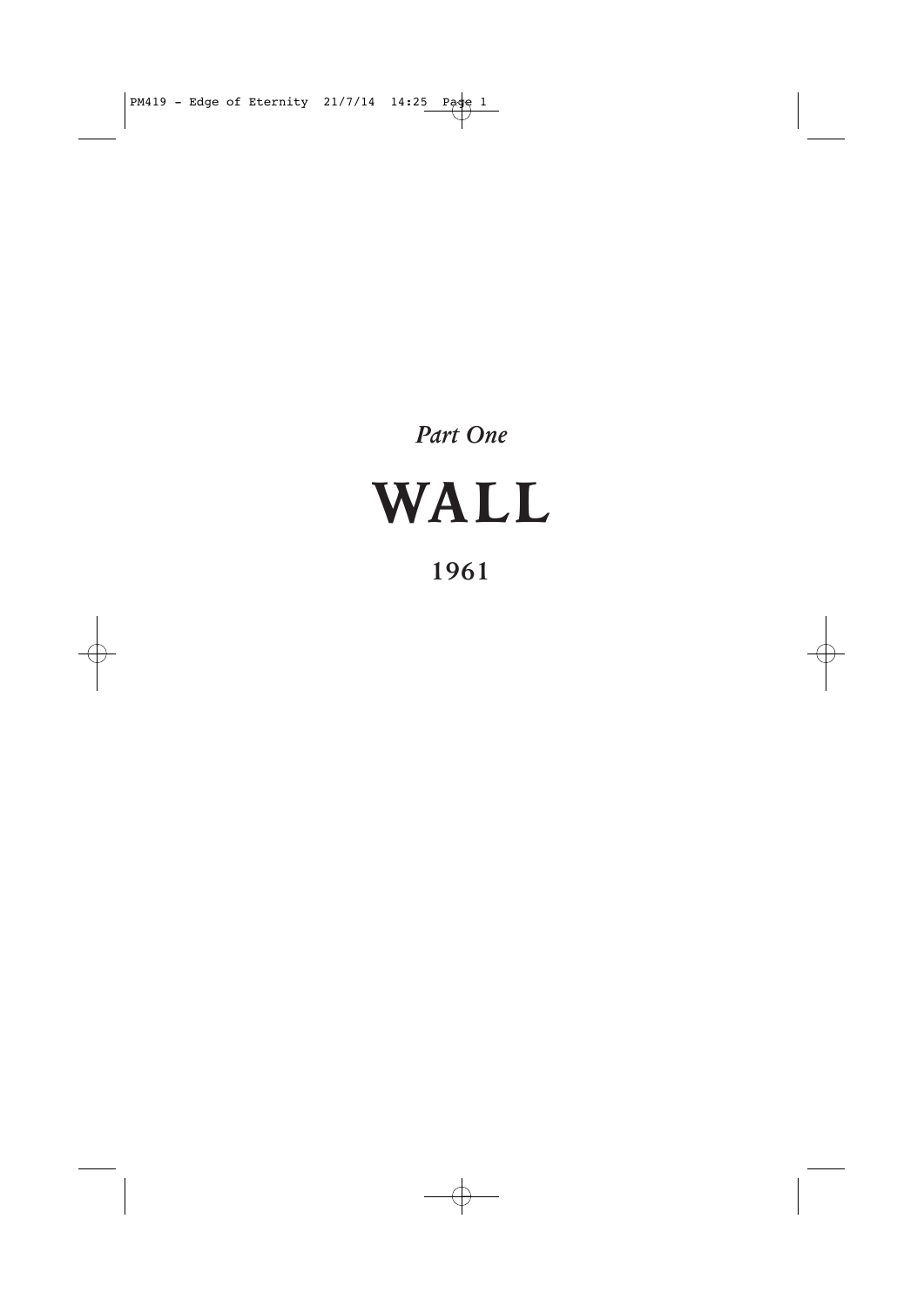Rebecca Hofmann was summoned by the secret police on a rainy Monday in 1961.

It began as an ordinary morning. Her husband drove her to work in his tan Trabant 500. The graceful old streets of central Berlin still had gaps from wartime bombing, except where new concrete buildings stood up like ill-matched false teeth. Hans was thinking about his job as he drove. 'The courts serve the judges, the lawyers, the police, the government – everyone except the victims of crime,' he said. 'This is to be expected in Western capitalist countries, but under Communism the courts ought surely to serve the people. My colleagues don't seem to realize that.' Hans worked for the Ministry of Justice.

'We've been married almost a year, and I've known you for two, but I've never met one of your colleagues,' Rebecca said.

'They would bore you,' he said immediately. 'They're all lawyers.'

'Any women among them?'

'No. Not in my section, anyway.' Hans's job was administration: appointing judges, scheduling trials, managing courthouses.

'I'd like to meet them, all the same.'

Hans was a strong man who had learned to rein himself in. Watching him, Rebecca saw in his eyes a familiar flash of anger at her insistence. He controlled it by an effort of will. 'I'll arrange something,' he said. 'Perhaps we'll all go to a bar one evening.'

Hans had been the first man Rebecca had met who matched up to her father. He was confident and authoritative, but he always listened to her. He had a good job – not many people had a car of their own in East Germany – and men who worked in the government were usually hard-line Communists, but Hans, surprisingly, shared Rebecca's political scepticism. Like her father he was tall, handsome and well dressed. He was the man she had been waiting for.

Only once during their courtship had she doubted him, briefly. They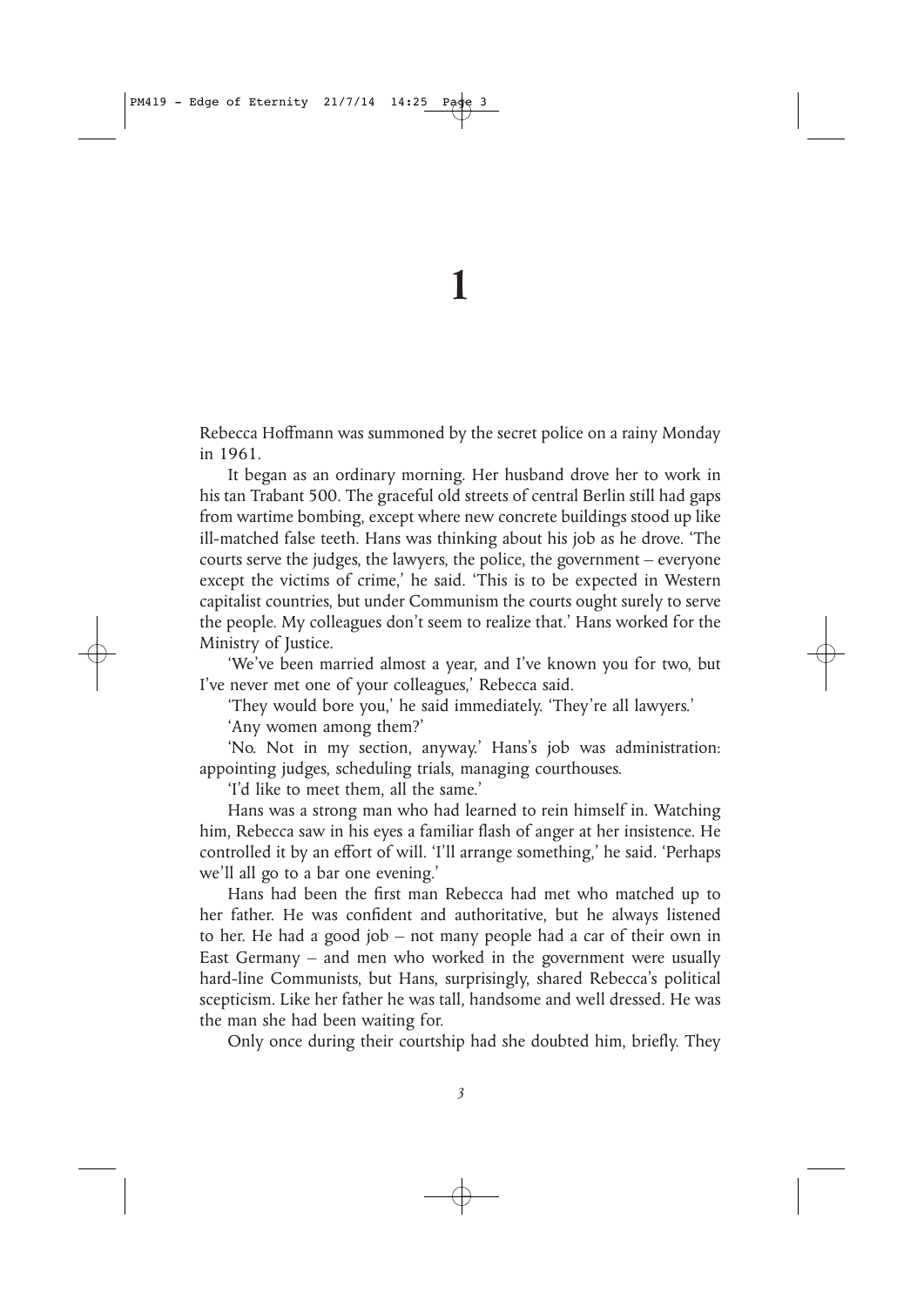had been in a minor car crash. It had been wholly the fault of the other driver, who had come out of a side street without stopping. Such things happened every day, but Hans had been mad with rage. Although the damage to the two cars was minimal, he had called the police, shown them his Department of Justice identity card, and had the other driver arrested for dangerous driving and taken off to jail.

Afterwards he had apologized to Rebecca for losing his temper. She had been scared by his vindictiveness, and had come close to ending their relationship. But he had explained that he had not been his normal self, due to pressure at work, and she had believed him. Her faith had been justified: he had never done such a thing again.

When they had been dating for a year, and sleeping together most weekends for six months, Rebecca wondered why he did not ask her to marry him. They were not kids: she had then been twenty-eight, he thirty-three. So she had proposed to him. He had been startled, but said yes.

Now he pulled up outside her school. It was a modern building, and well equipped: the Communists were serious about education. Outside the gates, five or six older boys were standing under a tree, smoking cigarettes. Ignoring their stares, Rebecca kissed Hans on the lips. Then she got out.

The boys greeted her politely, but she felt their yearning adolescent eyes on her figure as she splashed through the puddles in the school yard.

Rebecca came from a political family. Her grandfather had been a Social Democrat member of the Reichstag, the national parliament, until Hitler came to power. Her mother had been a city councillor, also for the Social Democrats, during East Berlin's brief post-war period of democracy. But East Germany was a Communist tyranny now, and Rebecca saw no point in engaging in politics. So she channelled her idealism into teaching, and hoped that the next generation would be less dogmatic, more compassionate, smarter.

In the staff room she checked the emergency timetable on the noticeboard. Most of her classes were doubled today, two groups of pupils crammed into one room. Her subject was Russian, but she also had to teach an English class. She did not speak English, though she had picked up a smattering from her British grandmother, Maud, still feisty at seventy.

This was the second time Rebecca had been asked to teach an English class, and she began to think about a text. The first time, she had used a leaflet handed out to American soldiers, telling them how to get on with Germans: the pupils had found it hilarious, and they had learned a lot too. Today perhaps she would write on the blackboard the words of a song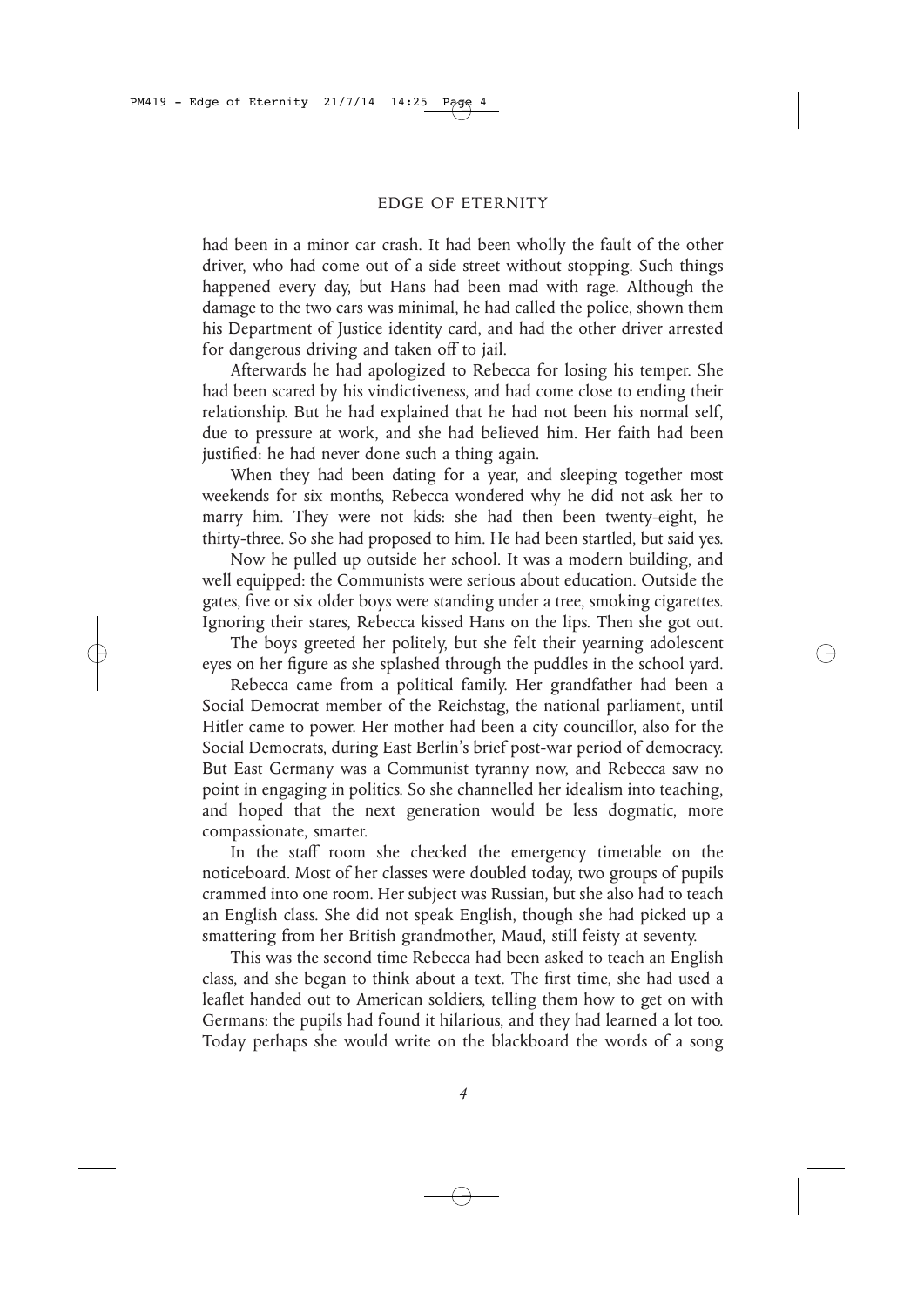they knew, such as 'The Twist' – played all the time on American Forces Network radio – and get them to translate it into German. It would not be a conventional lesson, but it was the best she could do.

The school was desperately short of teachers because half the staff had emigrated to West Germany, where salaries were three hundred marks a month higher and people were free. The story was the same in most schools in East Germany. And it was not just teachers. Doctors could double their earnings by moving west. Rebecca's mother, Carla, was head of nursing at a large East Berlin hospital, and she was tearing her hair out at the scarcity of both nurses and doctors. The story was the same in industry and even the armed forces. It was a national crisis.

As Rebecca was scribbling the lyrics of 'The Twist' in a notebook, trying to remember the line about 'my little sis', the deputy head came into the staff room. Bernd Held was probably Rebecca's best friend outside her family. He was a slim, dark-haired man of forty, with a livid scar across his forehead where a shard of flying shrapnel had struck him while defending the Seelow Heights in the last days of the war. He taught physics, but he shared Rebecca's interest in Russian literature, and they ate their lunchtime sandwiches together a couple of times a week. 'Listen, everybody,' Bernd said. 'Bad news, I'm afraid. Anselm has left us.'

There was a murmur of surprise. Anselm Weber was the head teacher. He was a loyal Communist – heads had to be. But it seemed his principles had been overcome by the appeal of West German prosperity and liberty.

Bernd went on: 'I will be taking his place until a new head can be appointed.' Rebecca and every other teacher in the school knew that Bernd himself should have got the job, if ability had been what counted; but Bernd was ruled out because he would not join the Socialist Unity Party, the SED – the Communist Party in all but name.

For the same reason, Rebecca would never be a head teacher. Anselm had pleaded with her to join the party, but it was out of the question. For her it would be like checking herself into a lunatic asylum and pretending all the other inmates were sane.

As Bernd detailed the emergency arrangements, Rebecca wondered when the school would get its new head. A year from now? How long would this crisis go on? No one knew.

Before the first lesson she glanced into her pigeonhole, but it was empty. The mail had not yet arrived. Perhaps the postman had gone to West Germany, too.

The letter that would turn her life upside-down was still on its way.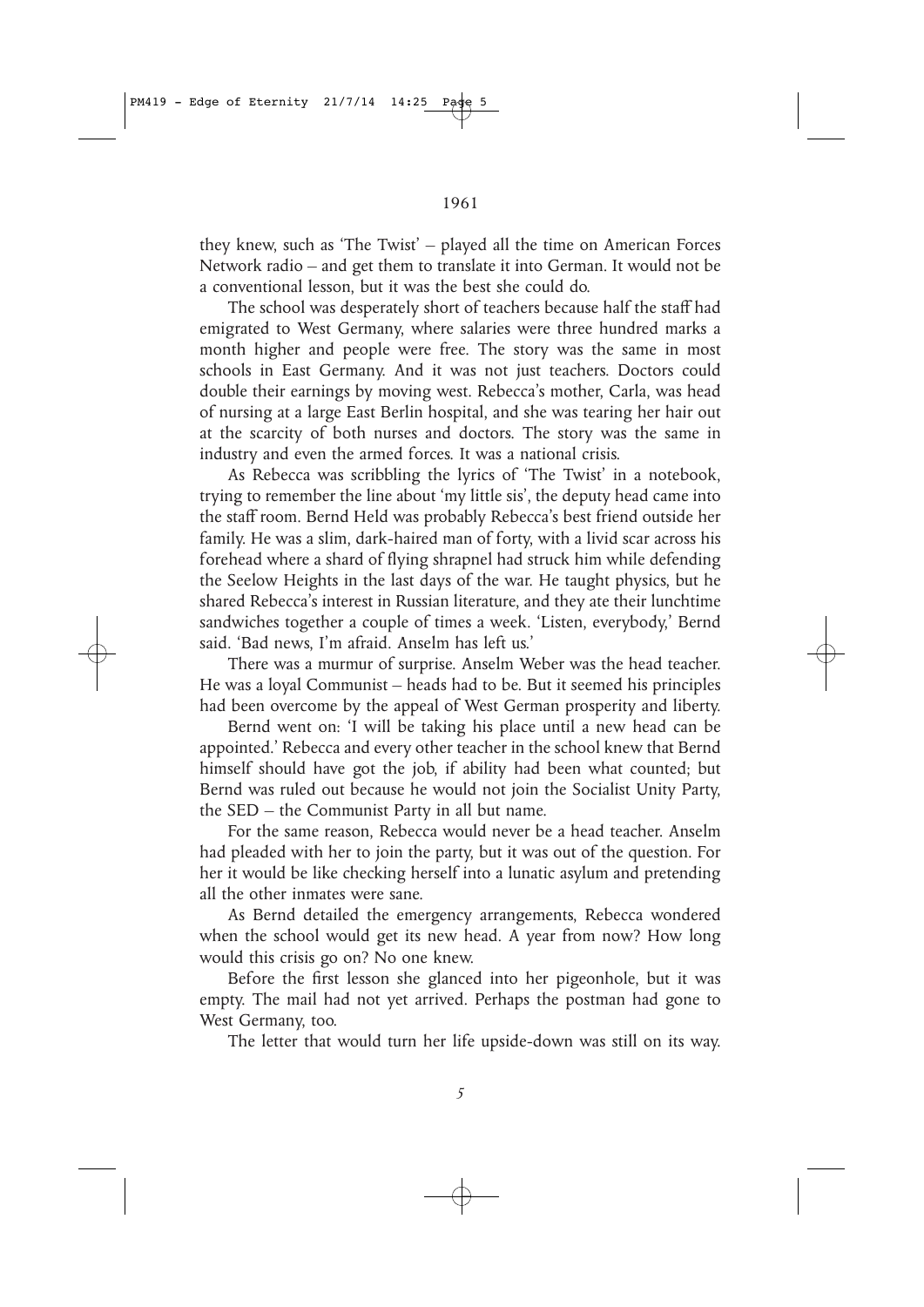She taught her first class, discussing the Russian poem 'The Bronze Horseman' with a large group of seventeen and eighteen year olds. This was a lesson she had given every year since she had started teaching. As always, she guided the pupils to the orthodox Soviet analysis, explaining that the conflict between personal interest and public duty was resolved, by Pushkin, in favour of the public.

At lunchtime she took her sandwich to the head's office and sat down across the big desk from Bernd. She looked at the shelf of cheap pottery busts: Marx, Lenin and East German Communist leader Walter Ulbricht. Bernd followed her gaze and smiled. 'Anselm is a sly one,' he said. 'For years he pretended to be a true believer, and now – zoom, he's of.'

'Aren't you tempted to leave?' Rebecca asked Bernd. 'You're divorced, no children – you have no ties.'

He looked around, as if wondering whether someone might be listening; then he shrugged. 'I've thought about it – who hasn't?' he said. 'How about you? Your father works in West Berlin anyway, doesn't he?'

'Yes. He has a factory making television sets. But my mother is determined to stay in the East. She says we must solve our problems, not run away from them.'

'I've met her. She's a tiger.'

'That's the truth. And the house we live in has been in her family for generations.'

'What about your husband?'

'He's dedicated to his job.'

'So I don't have to worry about losing you. Good.'

Rebecca said: 'Bernd –' Then she hesitated.

'Spit it out.'

'Can I ask you a personal question?'

'Of course.'

'You left your wife because she was having an afair.'

Bernd stifened, but he answered: 'That's right.'

'How did you find out?'

Bernd winced, as if at a sudden pain.

'Do you mind me asking?' Rebecca said anxiously. 'Is it too personal?' 'I don't mind telling *you*,' he said. 'I confronted her, and she admitted

it.'

'But what made you suspicious?' 'A lot of little things—'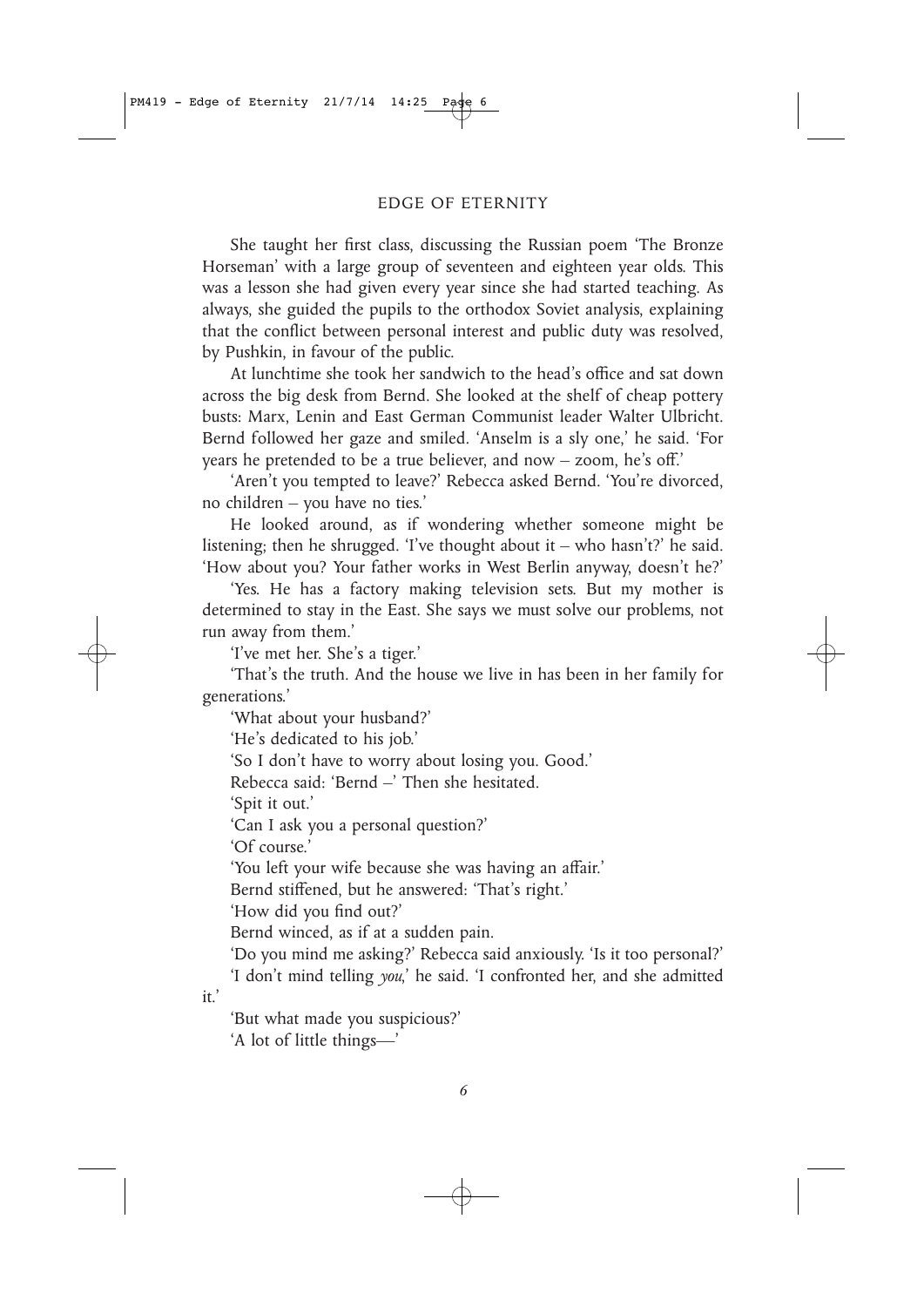Rebecca interrupted him. 'The phone rings, you pick it up, there's a silence for a few seconds, then the person at the other end hangs up.'

He nodded.

She went on: 'Your spouse tears a note up small and flushes the shreds down the toilet. At the weekend he's called to an unexpected meeting. In the evening he spends two hours writing something he won't show you.'

'Oh, dear,' said Bernd sadly. 'You're talking about Hans.'

'He's got a lover, hasn't he?' She put down her sandwich: she had no appetite. 'Tell me honestly what you think.'

'I'm so sorry.'

Bernd had kissed her once, four months ago, on the last day of the autumn term. They had been saying goodbye, and wishing one another a happy Christmas, and he had lightly grasped her arm, and bent his head, and kissed her lips. She had asked him not to do it again, ever, and said she would still like to be his friend; and when they had returned to school in January both had pretended it had never happened. He had even told her, a few weeks later, that he had a date with a widow his own age.

Rebecca did not want to encourage hopeless aspirations, but Bernd was the only person she could talk to, except for her family, and she did not want to worry them, not yet. 'I was so sure that Hans loved me,' she said, and tears came to her eyes. 'And I love him.'

'Perhaps he does love you. Some men just can't resist temptation.'

Rebecca did not know whether Hans found their sex life satisfactory. He never complained, but they made love only about once a week, which she believed to be infrequent for newly-weds. 'All I want is a family of my own, just like my mother's, in which everyone is loved and supported and protected,' she said. 'I thought I could have that with Hans.'

'Perhaps you still can,' said Bernd. 'An affair isn't necessarily the end of the marriage.'

'In the first year?'

'It's bad, I agree.'

'What should I do?'

'You must ask him about it. He may admit it, he may deny it; but he'll know that you know.'

'And then what?'

'What do you want? Would you divorce him?'

She shook her head. 'I would never leave. Marriage is a promise. You can't keep a promise only when it suits you. You have to keep it against your inclination. That's what it means.'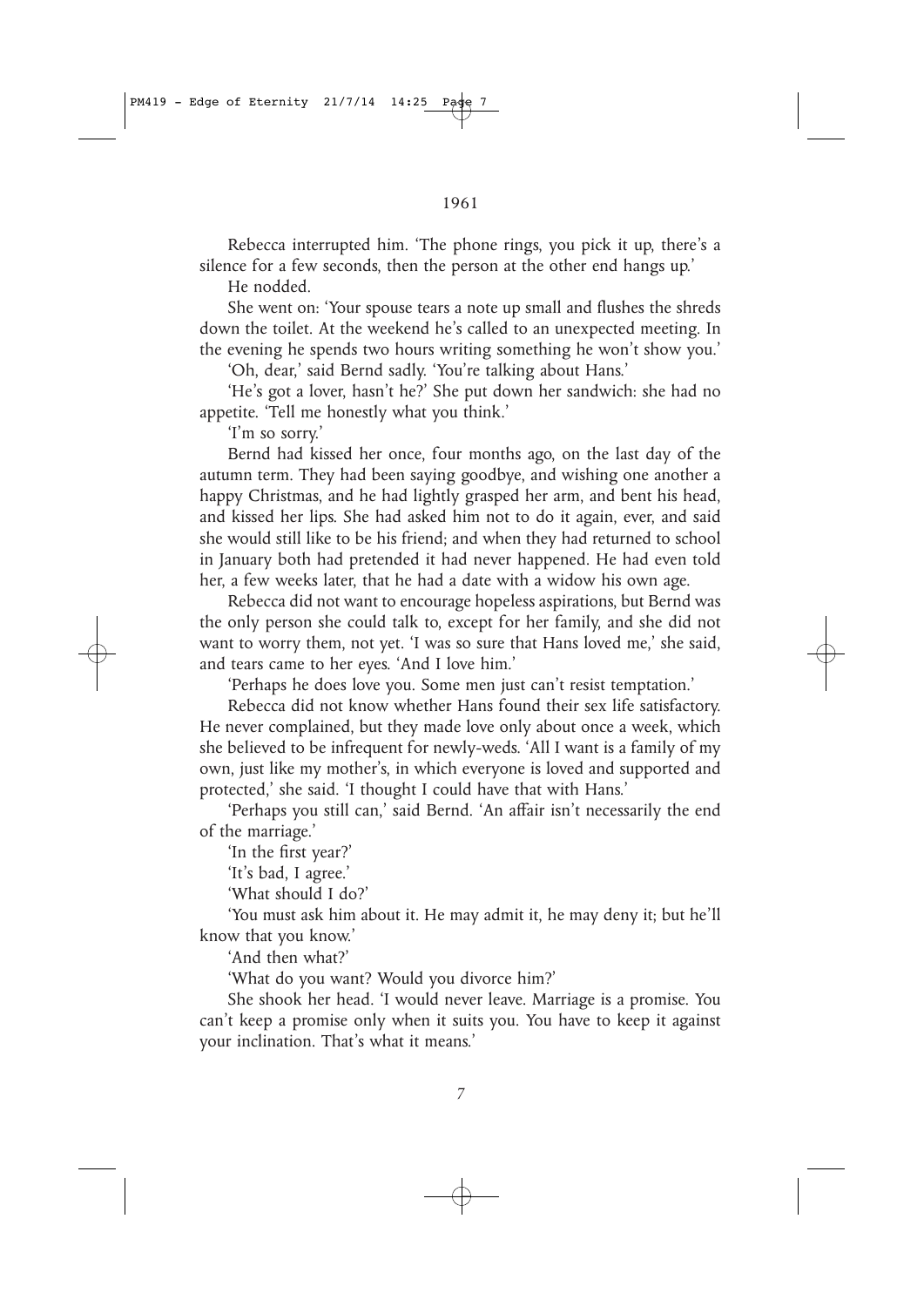'I did the opposite. You must disapprove of me.'

'I don't judge you or anyone else. I'm just talking about myself. I love my husband and I want him to be faithful.'

Bernd's smile was admiring but regretful. 'I hope you get your wish.' 'You're a good friend.'

The bell rang for the first lesson of the afternoon. Rebecca stood up and put her sandwich back in its paper wrapping. She was not going to eat it, now or later, but she had a horror of throwing food away, like most people who had lived through the war. She touched her damp eyes with a handkerchief. 'Thank you for listening,' she said.

'I wasn't much comfort.'

'Yes, you were.' She went out.

As she approached the classroom for the English lesson, she realized she had not worked out the lyrics to 'The Twist'. However, she had been a teacher long enough to improvise. 'Who's heard a record called "The Twist"?' she asked loudly as she walked through the door.

They all had.

She went to the blackboard and picked up a stub of chalk. 'What are the words?'

They all began to shout at once.

On the board she wrote: 'Come on baby, let's do the Twist.' Then she said: 'What's that in German?'

For a while she forgot about her troubles.

She found the letter in her pigeonhole at the mid-afternoon break. She carried it with her into the staff room and made a cup of instant coffee before opening it. When she read it she dropped her coffee.

The single sheet of paper was headed: 'Ministry for State Security'. This was the official name for the secret police: the unofficial name was the Stasi. The letter came from a Sergeant Scholz, and it ordered her to present herself at his headquarters office for questioning.

Rebecca mopped up her spilled drink, apologized to her colleagues, pretended nothing was wrong, and went to the ladies' room, where she locked herself in a cubicle. She needed to think before confiding in anyone.

Everyone in East Germany knew about these letters, and everyone dreaded receiving one. It meant that she had done something wrong – perhaps something trivial, but it had come to the attention of the watchers. She knew, from what other people said, that there was no point protesting innocence. The police attitude would be that she must be guilty of something, else why would they want to question her? To suggest they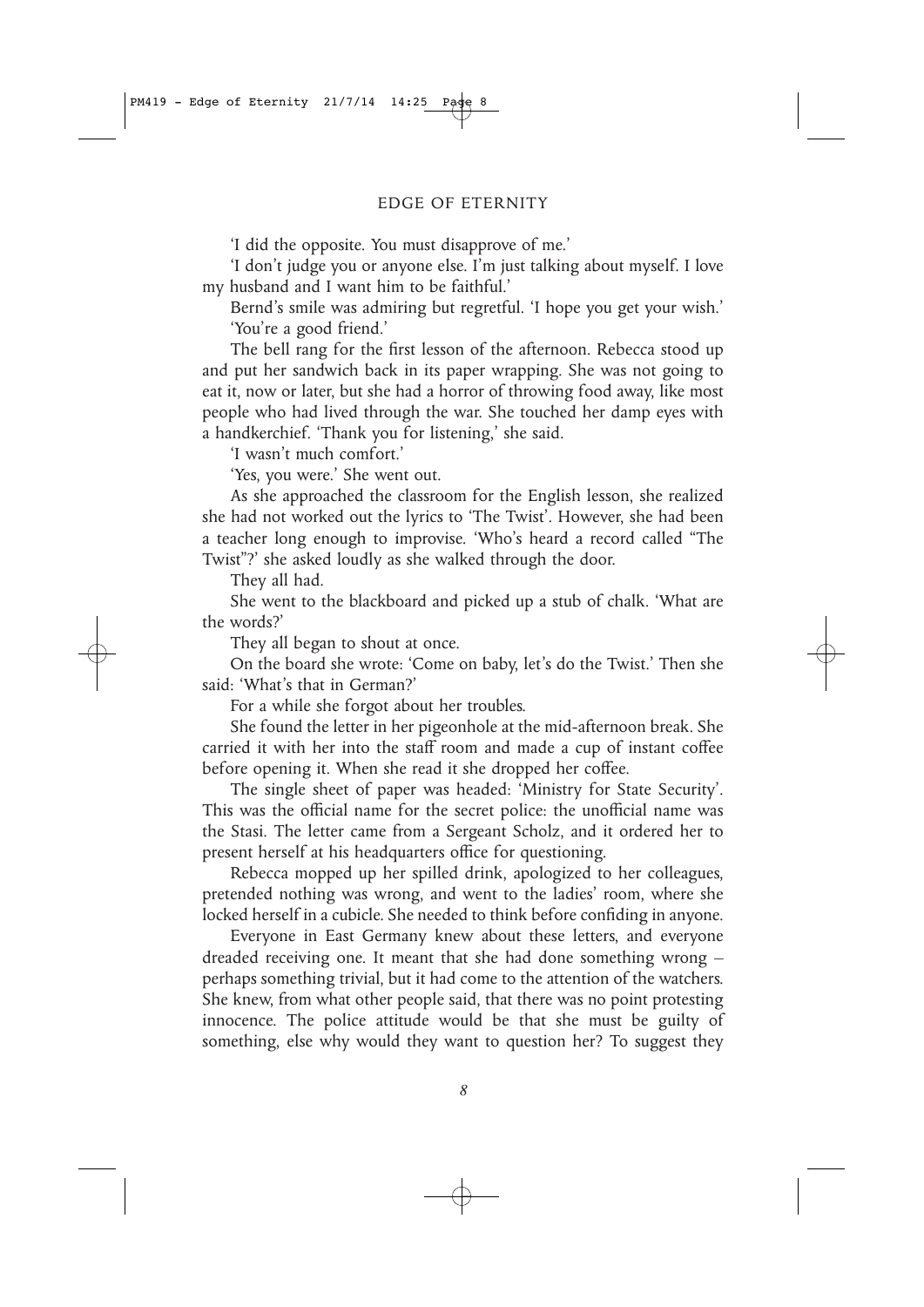might have made a mistake was to insult their competence, which was another crime.

Looking again, she saw that her appointment was for five this afternoon.

What had she done? Her family was deeply suspect, of course. Her father, Werner, was a capitalist, with a factory that the East German government could not touch because it was in West Berlin. Her mother, Carla, was a well-known Social Democrat. Her grandmother, Maud, was the sister of an English earl.

However, the authorities had not bothered the family for a couple of years, and Rebecca had imagined that her marriage to an official in the Justice Ministry might have gained them a ticket of respectability. Obviously not.

Had she committed any crimes? She owned a copy of George Orwell's anti-Communist allegory *Animal Farm*, which was illegal. Her kid brother, Walli, who was fifteen, played the guitar and sang American protest songs such as 'This Land is Your Land'. Rebecca sometimes went to West Berlin to see exhibitions of abstract painting. Communists were as conservative about art as Victorian matrons.

Washing her hands, she glanced in the mirror. She did not *look* scared. She had a straight nose and a strong chin and intense brown eyes. Her unruly dark hair was sharply pulled back. She was tall and statuesque, and some people found her intimidating. She could face a classroom full of boisterous eighteen-year-olds and silence them with a word.

But she *was* scared. What frightened her was the knowledge that the Stasi could do anything. There were no real restraints on them: complaining about them was a crime in itself. And that reminded her of the Red Army at the end of the war. The Soviet soldiers had been free to rob, rape and murder Germans, and they had used their freedom in an orgy of unspeakable barbarism.

Rebecca's last class of the day was on the construction of the passive voice in Russian grammar, and it was a shambles, easily the worst lesson she had given since she qualified as a teacher. The pupils could not fail to know that something was wrong and, touchingly, they gave her an easy ride, even making helpful suggestions when she found herself lost for the right word. With their indulgence she got through it.

When school ended, Bernd was closeted in the head's office with officials from the Education Ministry, presumably discussing how to keep the school open with half the staff gone. Rebecca did not want to go to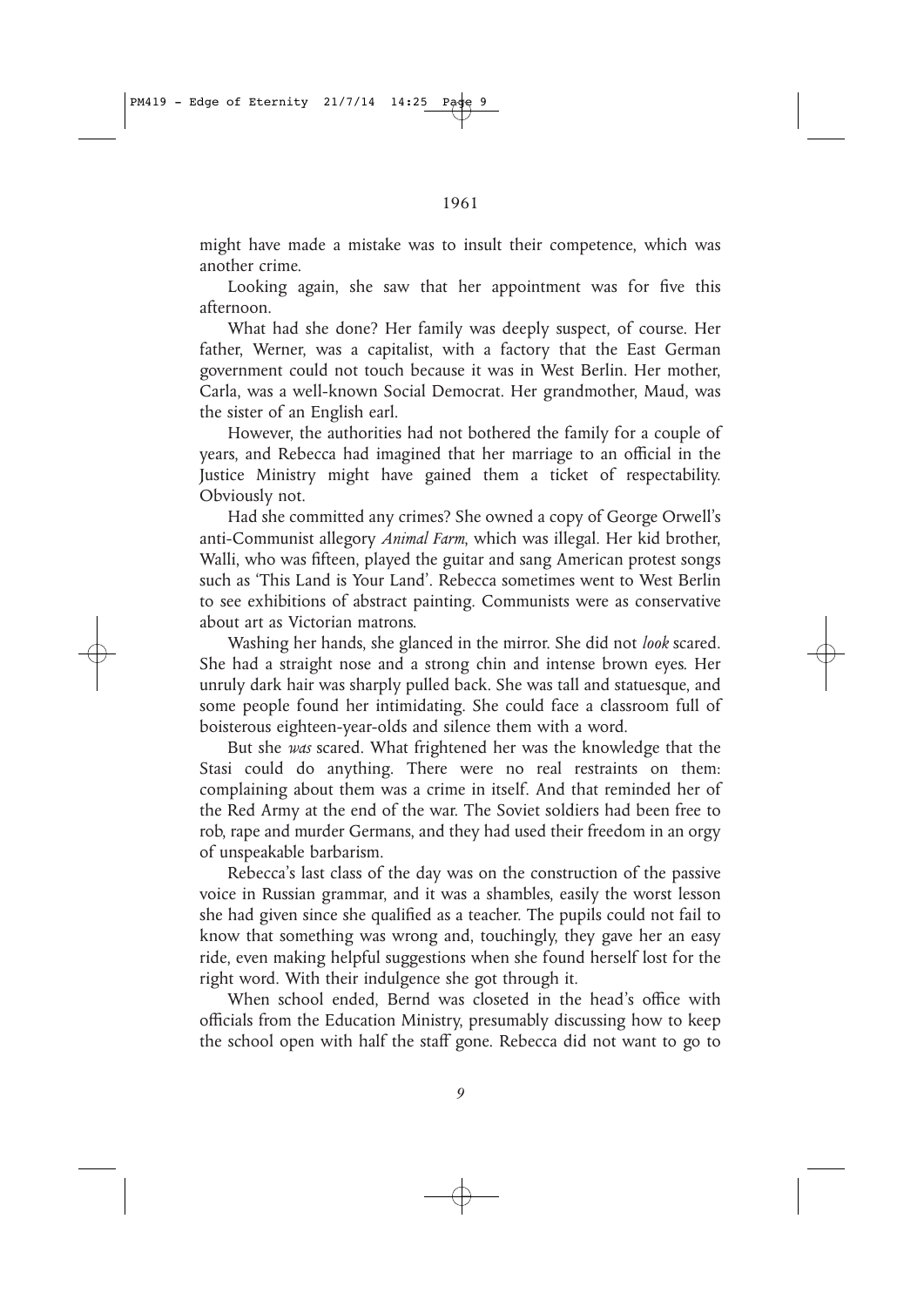Stasi headquarters without telling anyone, just in case they decided to keep her there, so she wrote him a note telling him of the summons.

Then she caught a bus through the wet streets to Normannen Strasse in the suburb of Lichtenberg.

The Stasi headquarters there was an ugly new office block. It was not finished, and there were bulldozers in the car park and scafolding at one end. It showed a grim face in the rain, and would not look much more cheerful in sunshine.

When she went through the door she wondered if she would ever come out.

She crossed the vast atrium, presented her letter at a reception desk, and was escorted upstairs in an elevator. Her fear rose with the lift. She emerged into a corridor painted a nightmarish shade of mustard yellow. She was shown into a small bare room with a plastic-topped table and two uncomfortable chairs made of metal tubing. There was a pungent smell of paint. Her escort left.

She sat alone for five minutes, shaking. She wished she smoked: it might steady her. She struggled not to cry.

Sergeant Scholz came in. He was a little younger than Rebecca – about twenty-five, she guessed. He carried a thin file. He sat down, cleared his throat, opened the file and frowned. Rebecca thought he was trying to seem important, and she wondered whether this was his first interrogation.

'You are a teacher at Friedrich Engels Polytechnic Secondary School,' he said.

'Yes.'

'Where do you live?'

She answered him, but she was puzzled. Did the secret police not know her address? That might explain why the letter had come to her at school rather than at home.

She had to give the names and ages of her parents and grandparents. 'You're lying to me!' Scholz said triumphantly. 'You say your mother is thirty-nine and you are twenty-nine. How could she have given birth to you when she was ten years old?'

'I'm adopted,' Rebecca said, relieved to be able to give an innocent explanation. 'My real parents were killed at the end of the war, when our house sufered a direct hit.' She had been thirteen. Red Army shells were falling and the city was in ruins and she was alone, bewildered, terrified. A plump adolescent, she had been singled out for rape by a group of soldiers. She had been saved by Carla, who had offered herself instead.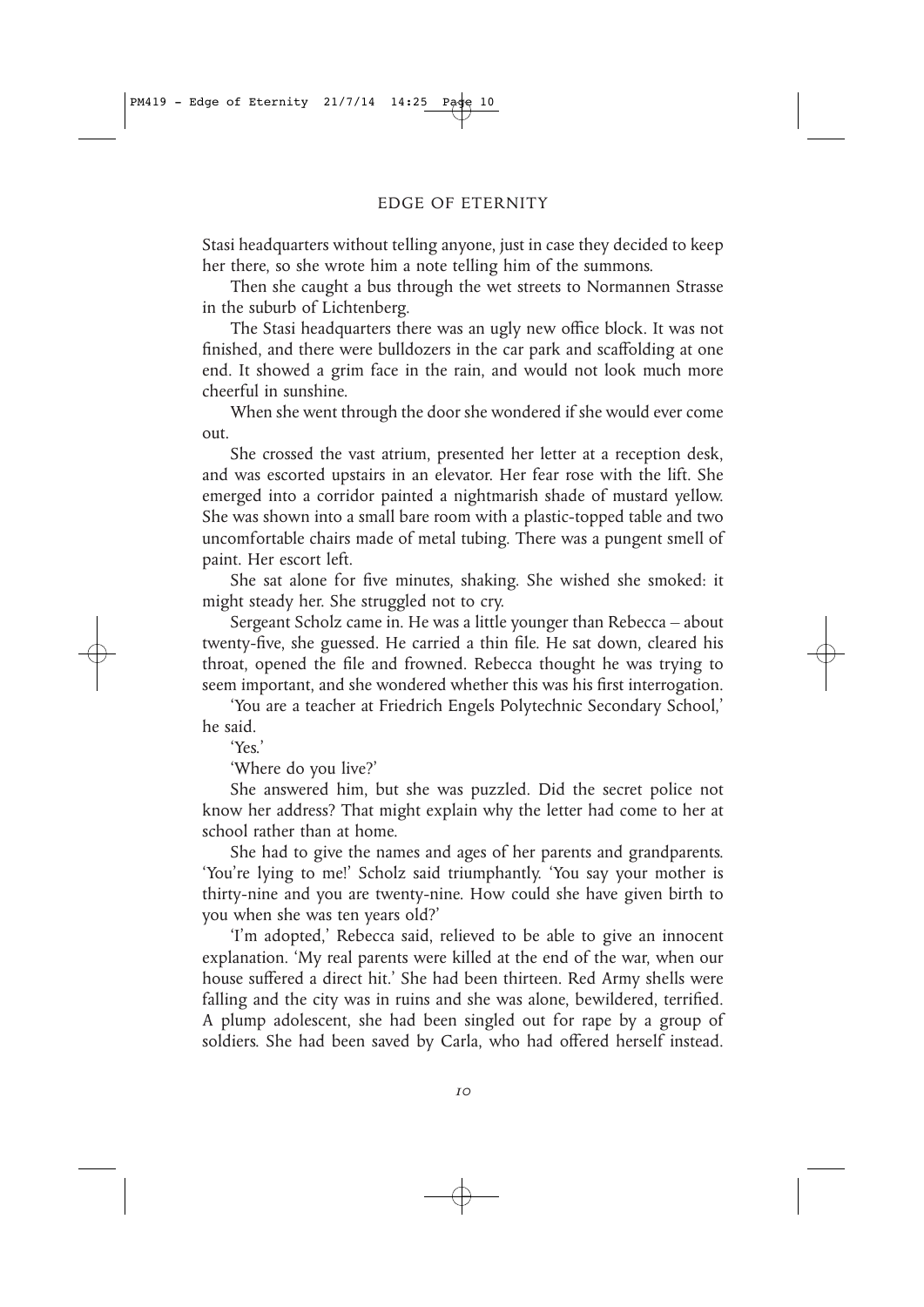Nevertheless, that terrifying experience had left Rebecca hesitant and nervous about sex. If Hans was dissatisfied, she felt sure it must be her fault.

She shuddered and tried to put the memory away. 'Carla Franck saved me from . . .' Just in time, Rebecca stopped herself. The Communists denied that Red Army soldiers had committed rape, even though every woman who had been in East Germany in 1945 knew the horrible truth. 'Carla saved me,' she said, skipping the contentious details. 'Later, she and Werner legally adopted me.'

Scholz was writing everything down. There could not be much in that file, Rebecca thought. But there must be something. If he knew little about her family, what was it that had attracted his interest?

'You are an English teacher,' he said.

'No, I'm not. I teach Russian.'

'You are lying again.'

'I'm not lying, and I have not lied previously,' she said crisply. She was surprised to find herself speaking to him in this challenging way. She was no longer as frightened as she had been. Perhaps this was foolhardy. He may be young and inexperienced, she told herself, but he still has the power to ruin my life. 'My degree is in Russian language and literature,' she went on, and she tried a friendly smile. 'I'm head of the department of Russian at my school. But half our teachers have gone to the West, and we have to improvise. So, in the past week, I have given two English lessons.'

'So, I was right! And in your lessons you poison the children's minds with American propaganda.'

'Oh, hell,' she groaned. 'Is this about the advice to American soldiers?'

He read from a sheet of notes. 'It says here: "Bear in mind that there is no freedom of speech in East Germany." Is that not American propaganda?'

'I explained to the pupils that Americans have a naive pre-Marxist concept of freedom,' she said. 'I suppose your informant failed to mention that.' She wondered who the snitch was. It must be a pupil, or perhaps a parent who had been told about the lesson. The Stasi had more spies than the Nazis.

'It also says: "When in East Berlin, do not ask police officers for directions. Unlike American policemen, they are not there to help you." What do you say to that?'

'Isn't it true?' Rebecca said. 'When you were a teenager, did you ever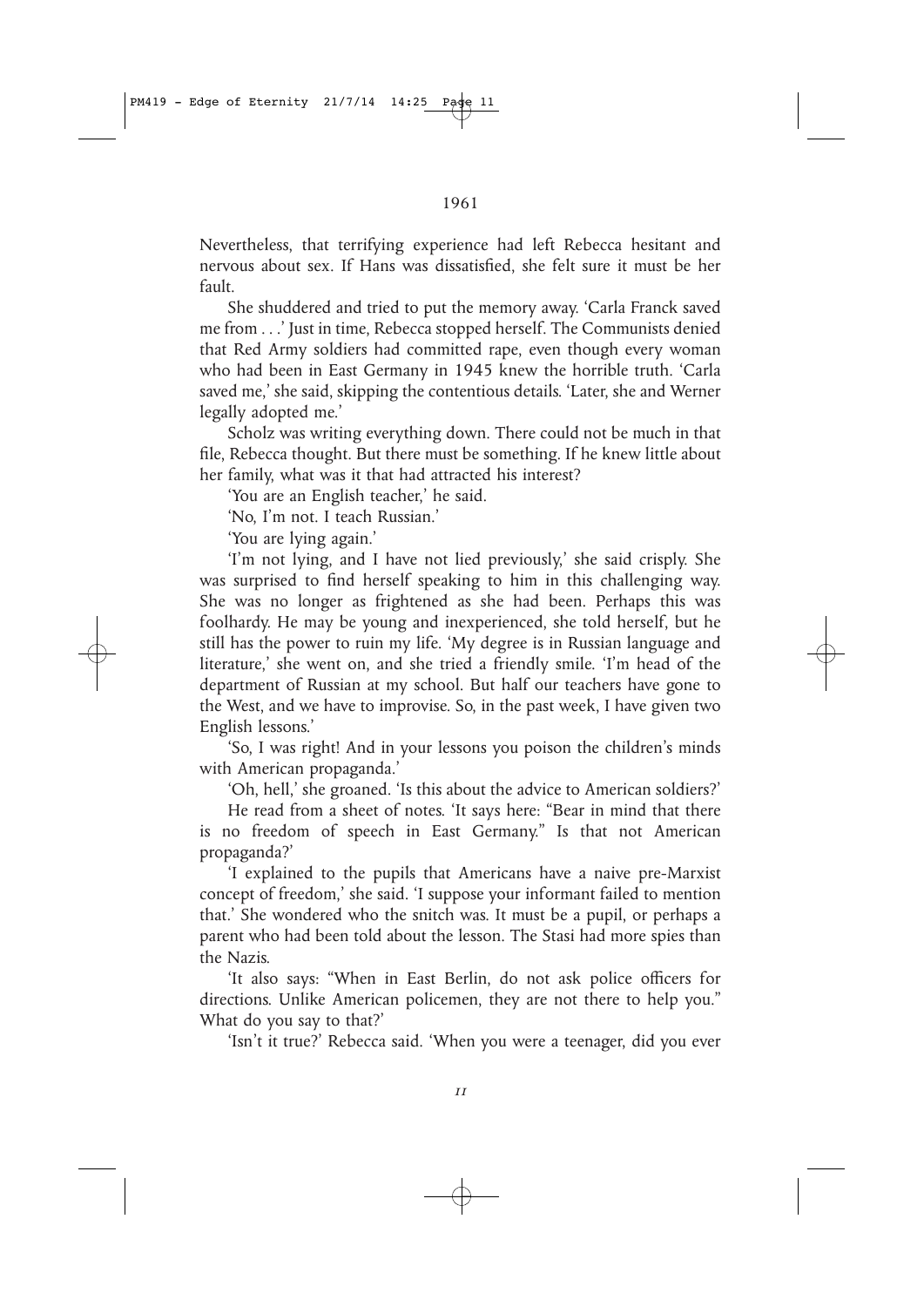ask a Vopo to tell you the way to a U-Bahn station?' The Vopos were the *Volkspolizei*, the East German police.

'Couldn't you find something more appropriate for teaching children?'

'Why don't you come to our school and give an English lesson?'

'I don't speak English!'

'Nor do I!' Rebecca shouted. She immediately regretted raising her voice. But Scholz was not angry. In fact, he seemed a little cowed. He was definitely inexperienced. But she should not get careless. 'Nor do I,' she said more quietly. 'So I'm making it up as I go along, and using whatever English-language materials come to hand.' It was time for some phoney humility, she thought. 'I've obviously made a mistake, and I'm very sorry, Sergeant.'

'You seem like an intelligent woman,' he said.

She narrowed her eyes. Was this a trap? 'Thank you for the compliment,' she said neutrally.

'We need intelligent people, especially women.'

Rebecca was mystified. 'What for?'

'To keep their eyes open, see what's happening, let us know when things are going wrong.'

Rebecca was flabbergasted. After a moment she said incredulously: 'Are you asking me to be a Stasi informant?'

'It's important, public-spirited work,' he said. 'And vital in schools, where young people's attitudes are formed.'

'I see that.' What Rebecca saw was that this young secret policeman had blundered. He had checked her out at her place of work, but he knew nothing about her notorious family. If Scholz had looked into Rebecca's background he would never have approached her.

She could imagine how it had happened. 'Hofmann' was one of the commonest surnames, and 'Rebecca' was not unusual. A raw beginner could easily make the mistake of investigating the wrong Rebecca Hofmann.

He went on: 'But the people who do this work must be completely honest and trustworthy.'

That was so paradoxical that she almost laughed. 'Honest and trustworthy?' she repeated. 'To spy on your friends?'

'Absolutely.' He seemed unaware of the irony. 'And there are advantages.' He lowered his voice. 'You would become one of us.'

'I don't know what to say.'

'You don't have to decide now. Go home and think about it. But don't discuss it with anyone. It must be secret, obviously.'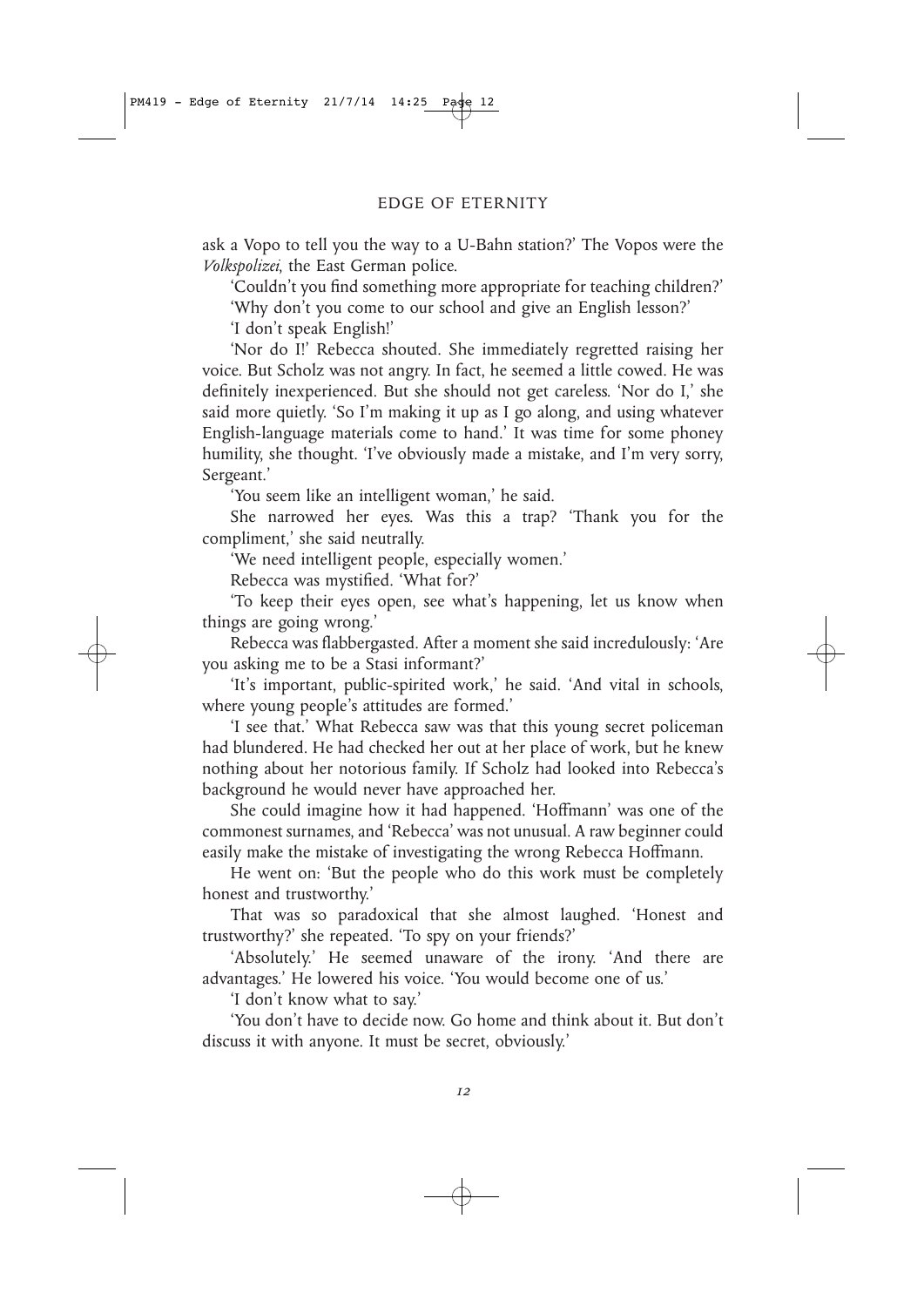'Obviously.' She was beginning to feel relieved. Scholz would soon find out that she was unsuitable for his purpose, and he would withdraw his proposal. But at that point he could hardly go back to pretending that she was a propagandist for capitalist imperialism. Perhaps she might come out of this unscathed.

Scholz stood up, and Rebecca followed suit. Was it possible that her visit to Stasi headquarters could end so well? It seemed too good to be true.

He held the door for her politely then escorted her along the yellow corridor. A group of five or six Stasi men stood near the elevator doors, talking animatedly. One was startlingly familiar: a tall, broad-shouldered man with a slight stoop, wearing a light-grey flannel suit that Rebecca knew well. She stared at him uncomprehendingly as she walked up to the elevator.

It was her husband, Hans.

Why was he here? Her first frightened thought was that he, too, was under interrogation. But a moment later she realized, from the way they were all standing, that he was not being treated as a suspect.

What, then? Her heart pounded with fear, but what was she afraid of? Perhaps his job at the Ministry of Justice brought him here from time to time, she thought. Then she heard one of the other men say to him: 'But, with all due respect, Lieutenant . . .' She did not hear the rest of the sentence. Lieutenant? Civil servants did not hold military ranks – unless they were in the police . . .

Then Hans saw Rebecca.

She watched the emotions cross his face: men were easy to read. At first he had the baffled frown of one who sees a familiar sight in an alien context, such as a turnip in a library. Then his eyes widened in shock as he accepted the reality of what he was seeing, and his mouth opened a fraction. But it was the next expression that struck her hardest: his cheeks darkened with shame and his eyes shifted away from her in an unmistakable look of guilt.

Rebecca was silent for a long moment, trying to take this in. Still not understanding what she was seeing, she said: 'Good afternoon, *Lieutenant* Hoffmann'

Scholz looked puzzled and scared. 'Do you know the lieutenant?'

'Quite well,' she said, struggling to keep her composure as a dreadful suspicion began to dawn on her. 'I'm beginning to wonder whether he has had me under surveillance for some time.' But it was not possible – was it?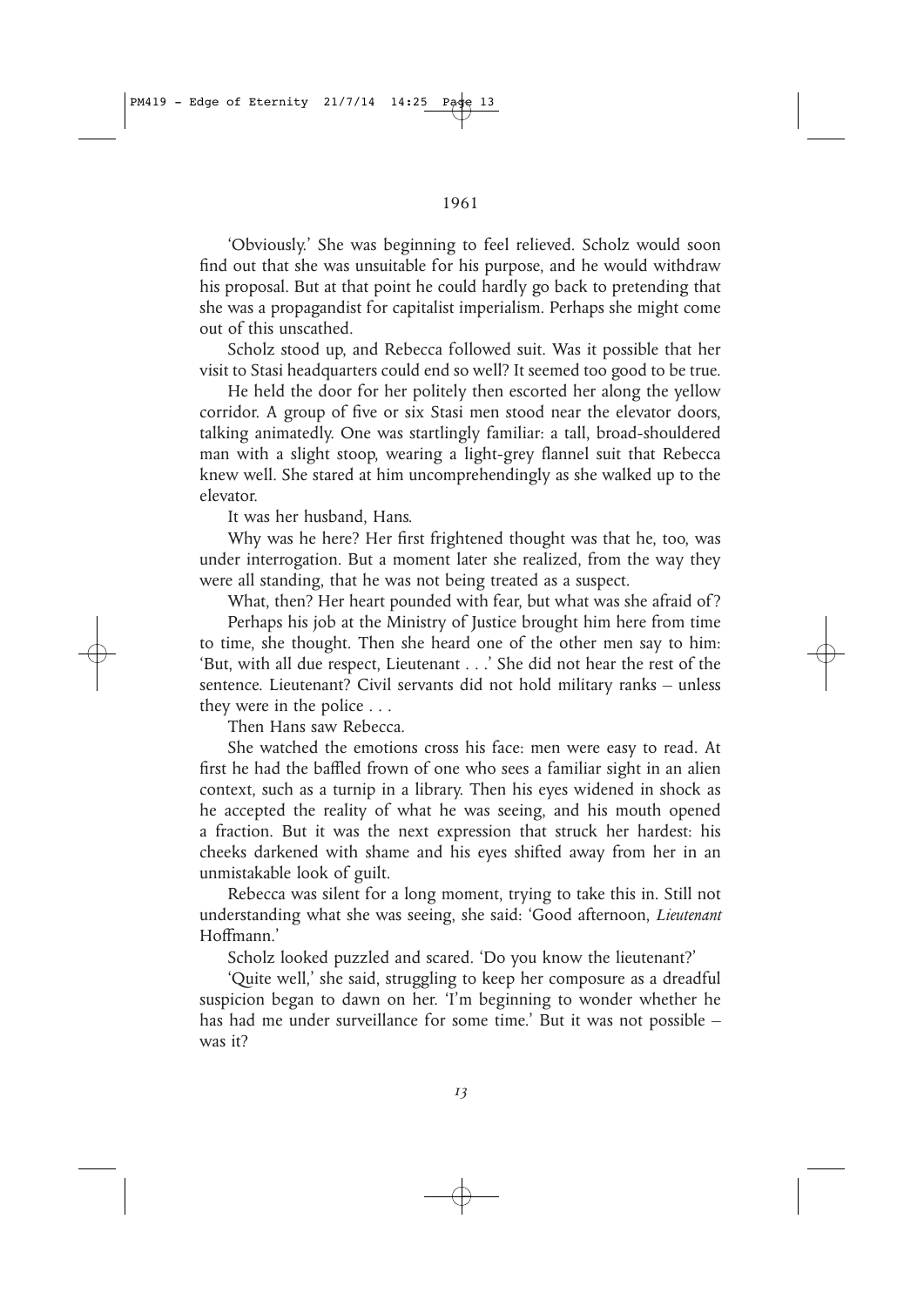'Really?' said Scholz, stupidly.

Rebecca stared hard at Hans, watching for his reaction to her surmise, hoping he would laugh it off and immediately come out with the true, innocent explanation. His mouth was open, as if he were about to speak, but she could see that he was not intending to tell the truth: instead, she thought, he had the look of a man desperately trying to think of a story and failing to come up with something that would meet all the facts.

Scholz was on the brink of tears. 'I didn't know!'

Still watching Hans, Rebecca said: 'I am Hans's wife.'

Hans's face changed again, and as guilt turned to anger his face became a mask of fury. He spoke at last, but not to Rebecca. 'Shut your mouth, Scholz,' he said.

Then she knew, and her world crashed around her.

Scholz was too astonished to heed Hans's warning. He said to Rebecca: 'You're *that* Frau Hofmann?'

Hans moved with the speed of rage. He lashed out with a meaty right fist and punched Scholz in the face. The young man staggered back, lips bleeding. 'You fucking fool,' Hans said. 'You've just undone two years of painstaking undercover work.'

Rebecca muttered to herself: 'The funny phone calls, the sudden meetings, the ripped-up notes . . .' Hans did not have a lover.

It was worse than that.

She was in a daze, but she knew this was the moment to find out the truth, while everyone was of-balance, before they began to tell lies and concoct cover stories. With an effort she stayed focussed. She said coolly: 'Did you marry me just to spy on me, Hans?'

He stared at her without answering.

Scholz turned and staggered away along the corridor. Hans turned to the other men and said: 'Go after him.' The elevator came and Rebecca stepped in just as Hans called out: 'Arrest the fool and throw him in a cell.' He turned to speak to Rebecca, but the elevator doors closed and she pressed the button for the ground floor.

She could hardly see through her tears as she crossed the atrium. No one spoke to her: doubtless it was commonplace to see people weeping here. She found her way across the rainswept car park to the bus stop.

Her marriage was a sham. She could hardly take it in. She had slept with Hans, loved him, and married him, and all the time he had been deceiving her. Infidelity might be considered a temporary lapse, but Hans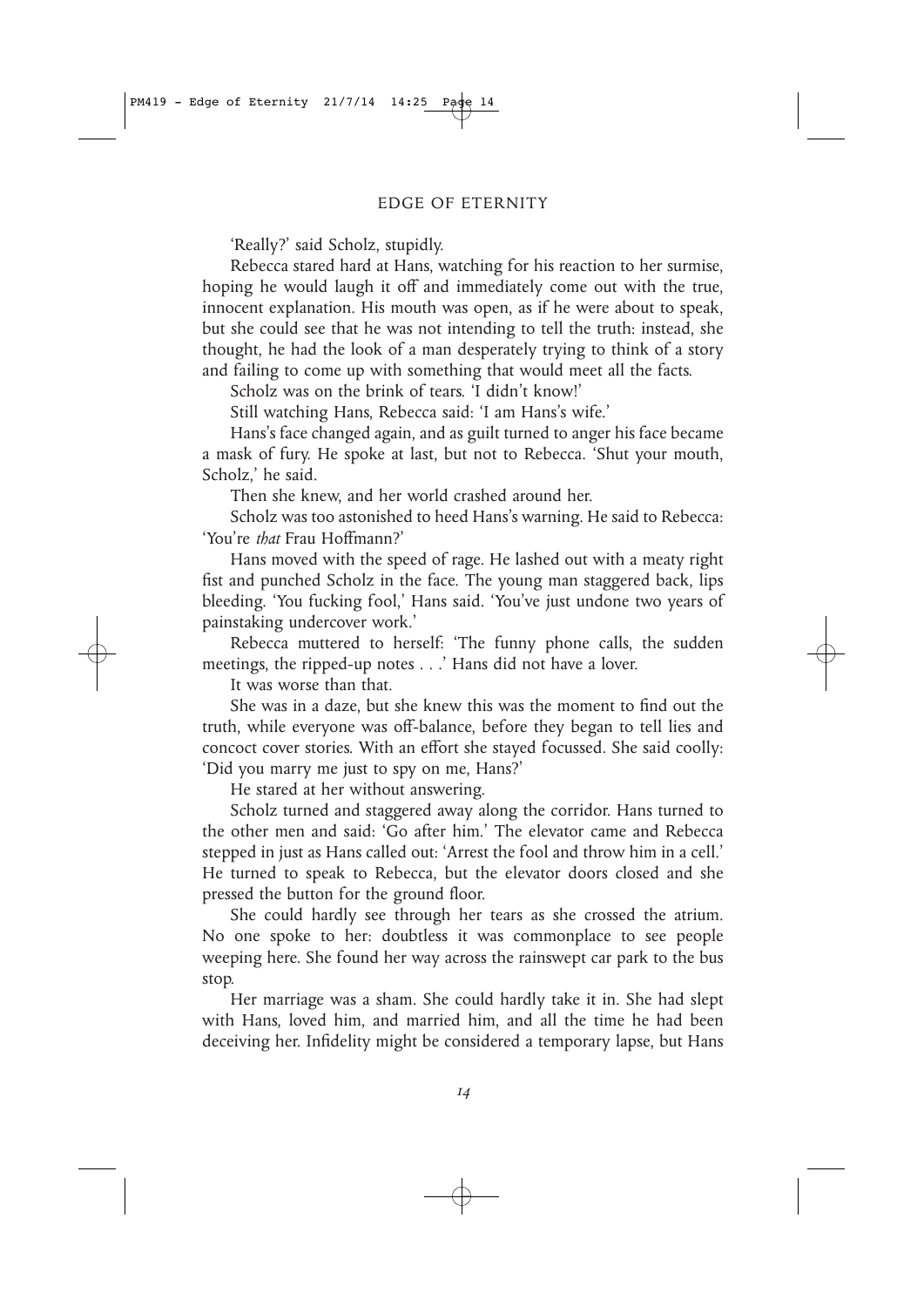had been false to her from the start. He must have begun dating her in order to spy on her.

No doubt he had never intended actually to marry her. Originally, he had probably intended no more than a flirtation as a way of getting inside the house. The deception had worked too well. It must have come as a shock to him when she proposed marriage. Maybe he had been forced to make a decision: refuse her, and abandon the surveillance, or marry her and continue it. His bosses might even have ordered him to accept her. How could she have been so completely deceived?

A bus pulled up and she jumped on. She walked with lowered gaze to a seat near the back and covered her face with her hands.

She thought about their courtship. When she had raised the issues that had got in the way of her previous relationships – her feminism, her anti-Communism, her closeness to Carla – he had given all the right answers. She had believed that he and she were like-minded, almost miraculously so. It had never occurred to her that he was putting on an act.

The bus crawled through the landscape of old rubble and new concrete towards the central district of Mitte. Rebecca tried to think about her future but she could not. All she could do was run over the past in her mind. She remembered their wedding day, the honeymoon, and their year of marriage, seeing it all now as a play in which Hans had been performing. He had stolen two years from her, and it made her so angry that she stopped crying.

She recalled the evening when she had proposed. They had been strolling in the People's Park at Friedrichshain, and they had stopped in front of the old Fairytale Fountain to look at the carved stone turtles. She had worn a navy-blue dress, her best colour. Hans had a new tweed jacket: he managed to find good clothes even though East Germany was a fashion desert. With his arm around her, Rebecca had felt safe, protected, cherished. She wanted one man, for ever, and he was the man. 'Let's get married, Hans,' she had said with a smile, and he had kissed her and replied: 'What a wonderful idea.'

I was a fool, she thought furiously; a stupid fool.

One thing was explained. Hans had not wanted to have children yet. He had said he wanted to get another promotion and a home of their own first. He had not mentioned this before the wedding, and Rebecca had been surprised, given their ages: she was twenty-nine and he thirty-four. Now she knew the real reason.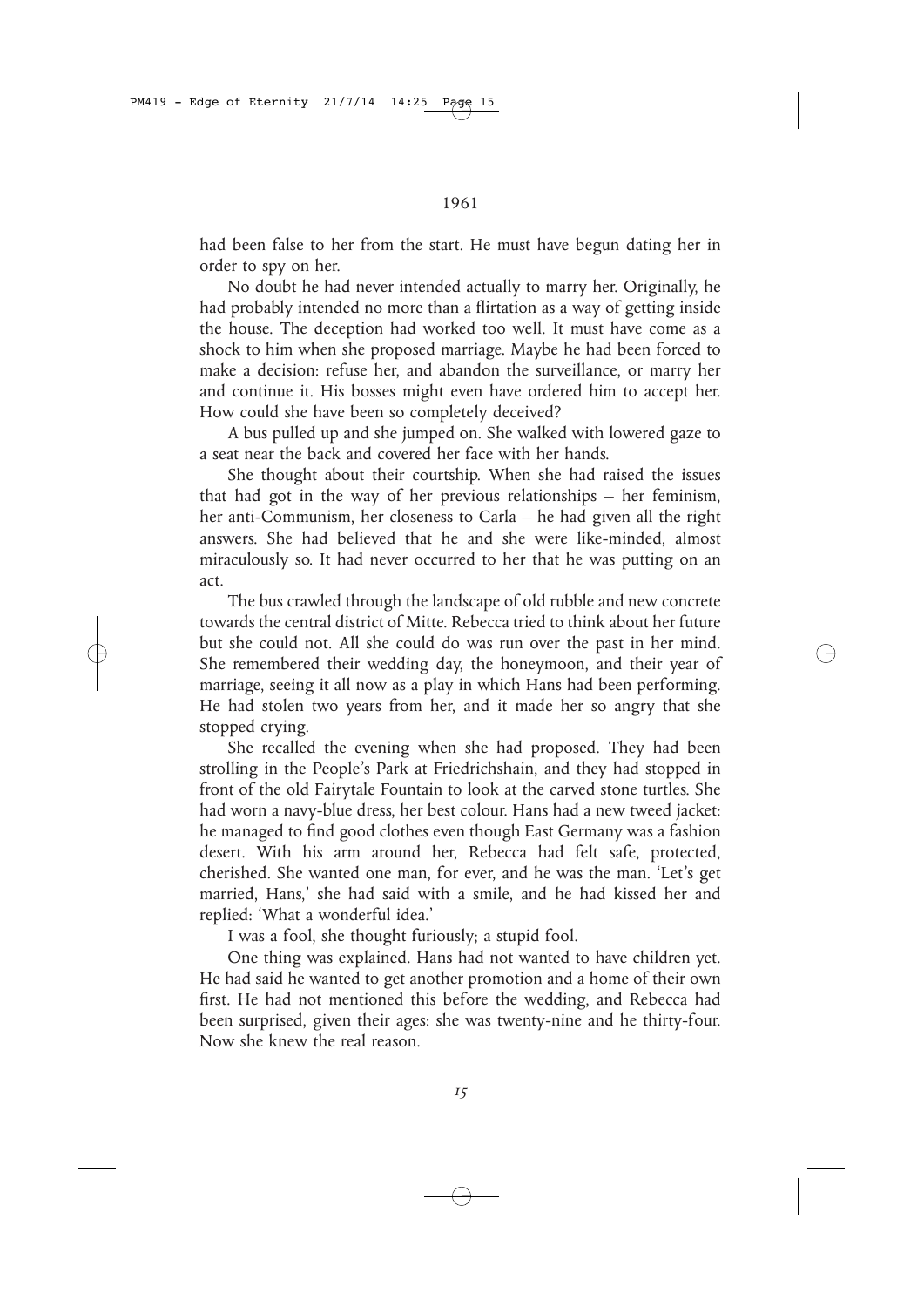By the time she got off the bus she was in a rage. She walked quickly through the wind and rain to the tall old town house where she lived. From the hall she could see, through the open door of the front room, her mother deep in conversation with Heinrich von Kessel, who had been a Social Democrat city councillor with her after the war. Rebecca walked quickly past without speaking. Her twelve-year-old sister, Lili, was doing homework at the kitchen table. She could hear the grand piano in the drawing room: her brother, Walli, was playing a blues. Rebecca went upstairs to the two rooms she and Hans shared.

The first thing she saw when she walked into the room was Hans's model. He had been working on this throughout their year of marriage. He was making a scale model of the Brandenburg Gate out of matchsticks and glue. Everyone he knew had to save their spent matches. The model was almost done, and stood on the small table in the middle of the room. He had made the central arch and its wings, and was working on the quadriga, the four-horse chariot on the top, which was much more difficult.

He must have been bored, Rebecca thought bitterly. No doubt the project was a way of passing the evenings he was obliged to spend with a woman he did not love. Their marriage was like the model, a flimsy copy of the real thing.

She went to the window and stared out at the rain. After a minute, a tan Trabant 500 pulled up at the kerb, and Hans got out.

How dare he come here now?

Rebecca flung open the window, heedless of the rain blowing in, and yelled: 'Go away!'

He stopped on the wet sidewalk and looked up.

Rebecca's eye lit on a pair of his shoes on the floor beside her. They had been hand-made by an old shoemaker Hans had found. She picked one up and threw it at him. It was a good shot and, although he dodged, it hit the top of his head.

'You mad cow!' he yelled.

Walli and Lili came into the room. They stood in the doorway, staring at their grown-up sister as if she had become a diferent person, which she probably had.

'You got married on the orders of the Stasi!' Rebecca shouted out of the window. 'Which of us is mad?' She threw the other shoe and missed.

Lili said in awestruck tones: 'What are you doing?'

Walli grinned and said: 'This is crazy, man.'

Outside, two passers-by stopped to watch, and a neighbour appeared